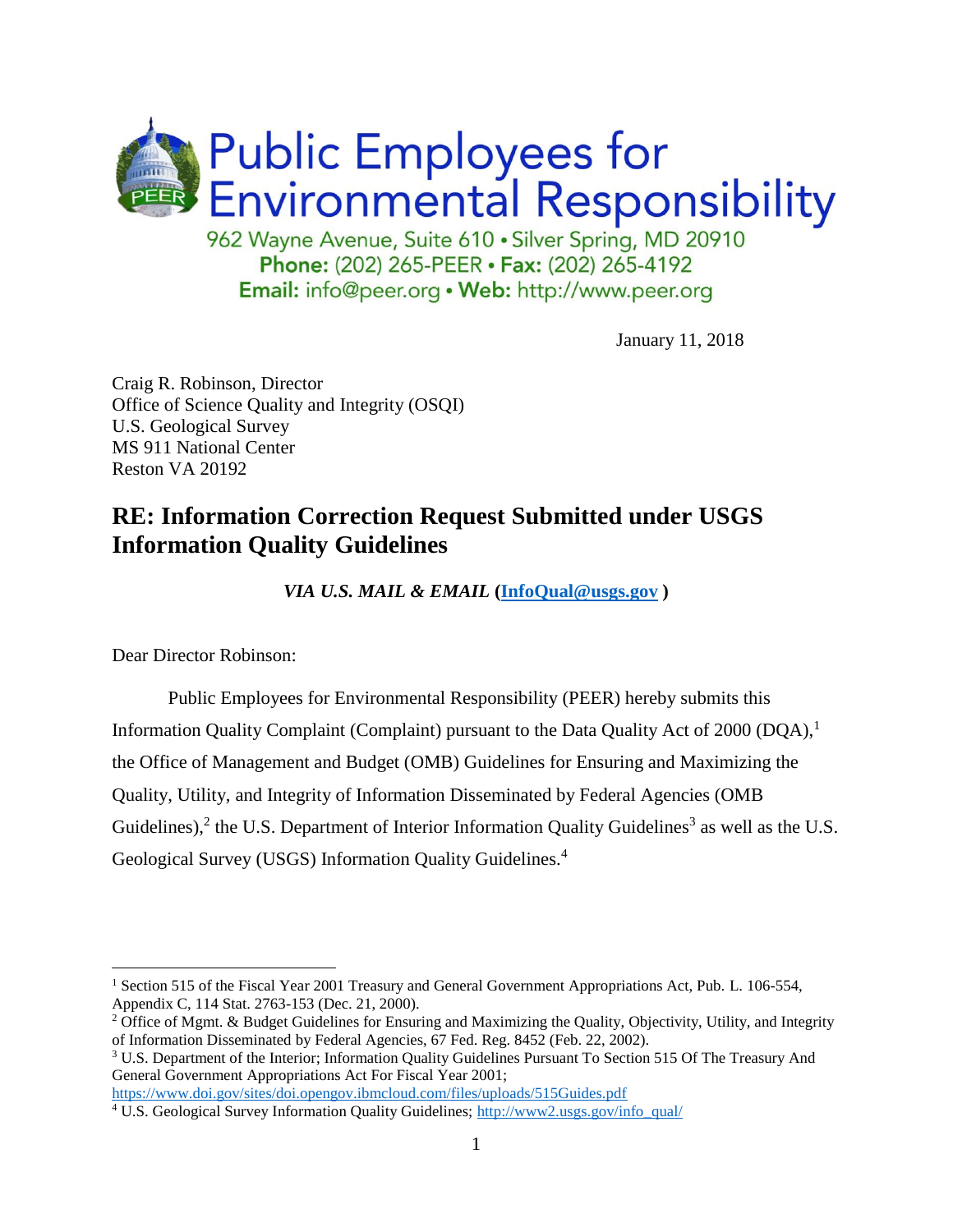In order to resolve this Complaint, PEER hereby respectfully requests that in the USGS's brief response to the Department of Interior Inspector General (IG) Final Evaluation Report-Evaluation of USGS Scientific Collection Management Policy, Report No. 2016-ER-57 (September 2017)<sup>5</sup> be rescinded and that related steps, detailed below, also be taken.

#### **Introduction:**

 $\overline{a}$ 

Approximately 20 years ago, USGS inherited hundreds of ecological scientists marooned from a failed attempt to create a National Biological Survey. The resulting merger never quite succeeded, either. One casualty was the huge agglomeration of plants, animals, and genetic tissues these scientists brought with them. USGS never officially recognized the specimens as scientific collections nor conducted inventories to determine their content and physical location. These conditions persist today.

Scientists collect fossils, plants, and animals and associated data to document the existence of an organism at a given time and space and to ensure repeatability of research. Once investigations are finished, the scientific collection is typically preserved and managed in perpetuity. USGS, however, has failed to acknowledge them as scientific collections and categorizes the majority of them as "working collections" which are considered expendable and carry no obligation to manage or preserve. Consequently, decades of important scientific specimens are being destroyed, lost, or given away by USGS.

In a complaint filed on June 4,  $2015<sup>6</sup>$  PEER asked the IG to review this situation and make recommendations for corrective actions to address the fact that USGS:

- Has no policies for archiving biological collections after a study is complete and no guidelines for preserving and tracking specimens;
- Still lacks a complete or accurate inventory of its biological collections. As a result, few of these research archives are accessible to other researchers, let alone the public; and

<sup>&</sup>lt;sup>5</sup> See [https://www.doioig.gov/sites/doioig.gov/files/FinalEvaluation\\_USGSScientificCollections\\_Public.pdf](https://www.doioig.gov/sites/doioig.gov/files/FinalEvaluation_USGSScientificCollections_Public.pdf) at Attachment (August 2, 2017 Memorandum from William H. Werkheiser, USGS Acting Director, through Andrea Travnicek, Acting Assistant Secretary for water and Science to Mary L. Kendall, Deputy Inspector General – Subject: Office of the Inspector General (OIG) Draft Evaluation Report – Evaluation of USGS Scientific Collection Management Policy, Report No. 2016-ER-057).

<sup>6</sup> [https://www.peer.org/assets/docs/usgs/6\\_4\\_15\\_DOI\\_IG\\_eval\\_request.pdf](https://www.peer.org/assets/docs/usgs/6_4_15_DOI_IG_eval_request.pdf)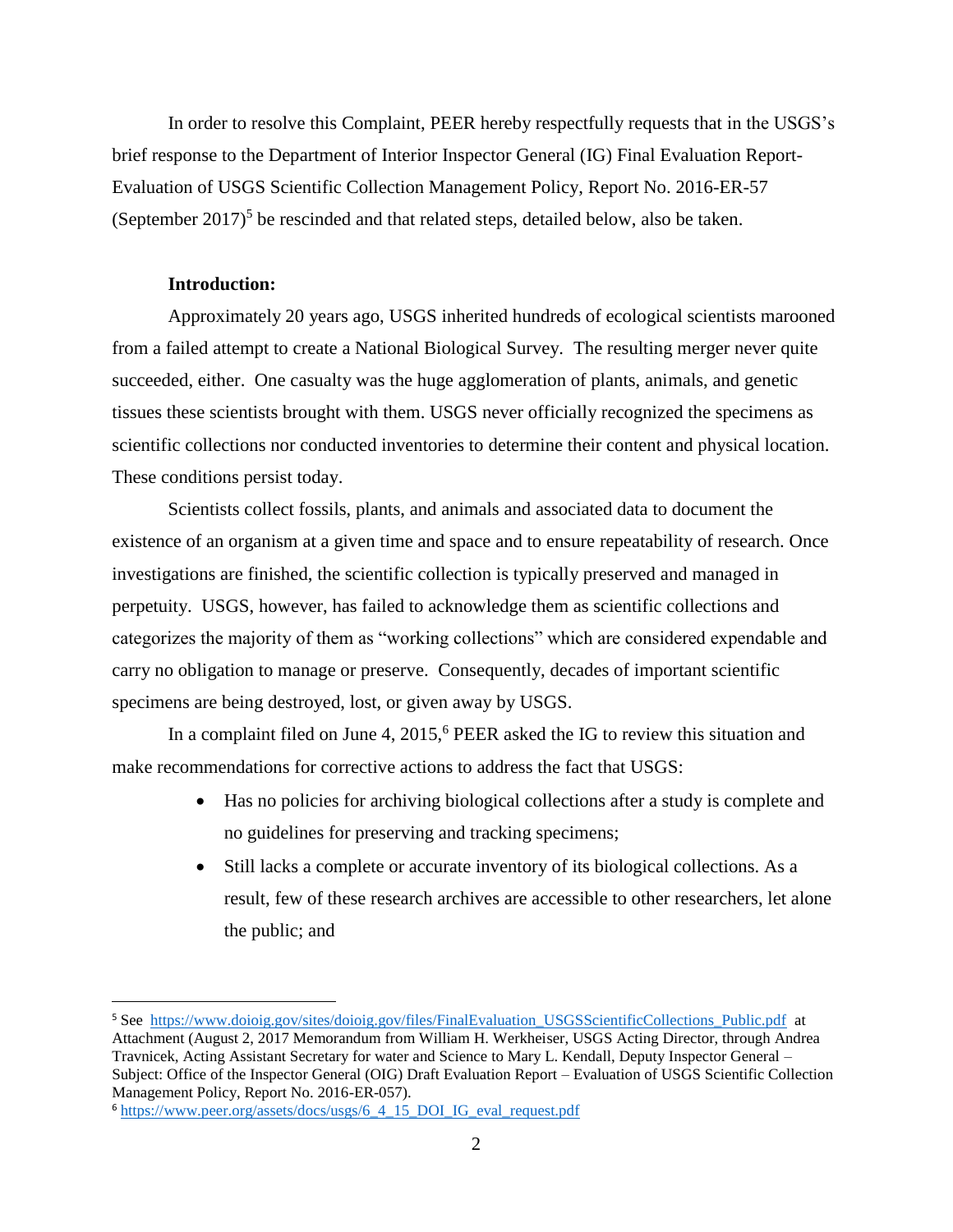Adopted a Museum Management Policy declaring that one of its priorities is to control the growth of its natural history collections by not accessioning further additions, thus making space and budgetary considerations (rather than scientific value) the controlling factor of whether a collection is preserved.

The ensuing IG evaluation confirmed these concerns and recommended that the USGS "Reconcile and justify current and future scientific collection policies with the requirements of the Departmental Manual."<sup>7</sup>

### **Summary:**

In its response to the IG report, the USGS in its memorandum of August 2, 2017, asserts five points about its scientific collections policy:

- 1. Its policy is "in alignment" with Departmental Manual requirements for working scientific collections;
- 2. Its policy applies to the management of scientific collections, in contrast to the National Park Service (NPS) and U.S. Fish and Wildlife Service (FWS) policies which apply to the management of museum collections;
- 3. The language used to describe USGS scientific collections is "well aligned" with that of other science agencies;
- 4. Its policy employs terminology promulgated by the White House Office of Science and Technology Policy (OSTP) and the Interagency Working Group on Scientific Collections (IWGSC); and
- 5. The Sundry Civil Act of 1879 "explicitly separated" the scientific investigation functions of the USGS from museum functions.

<sup>7</sup> Report at p.3, Recommendation 1.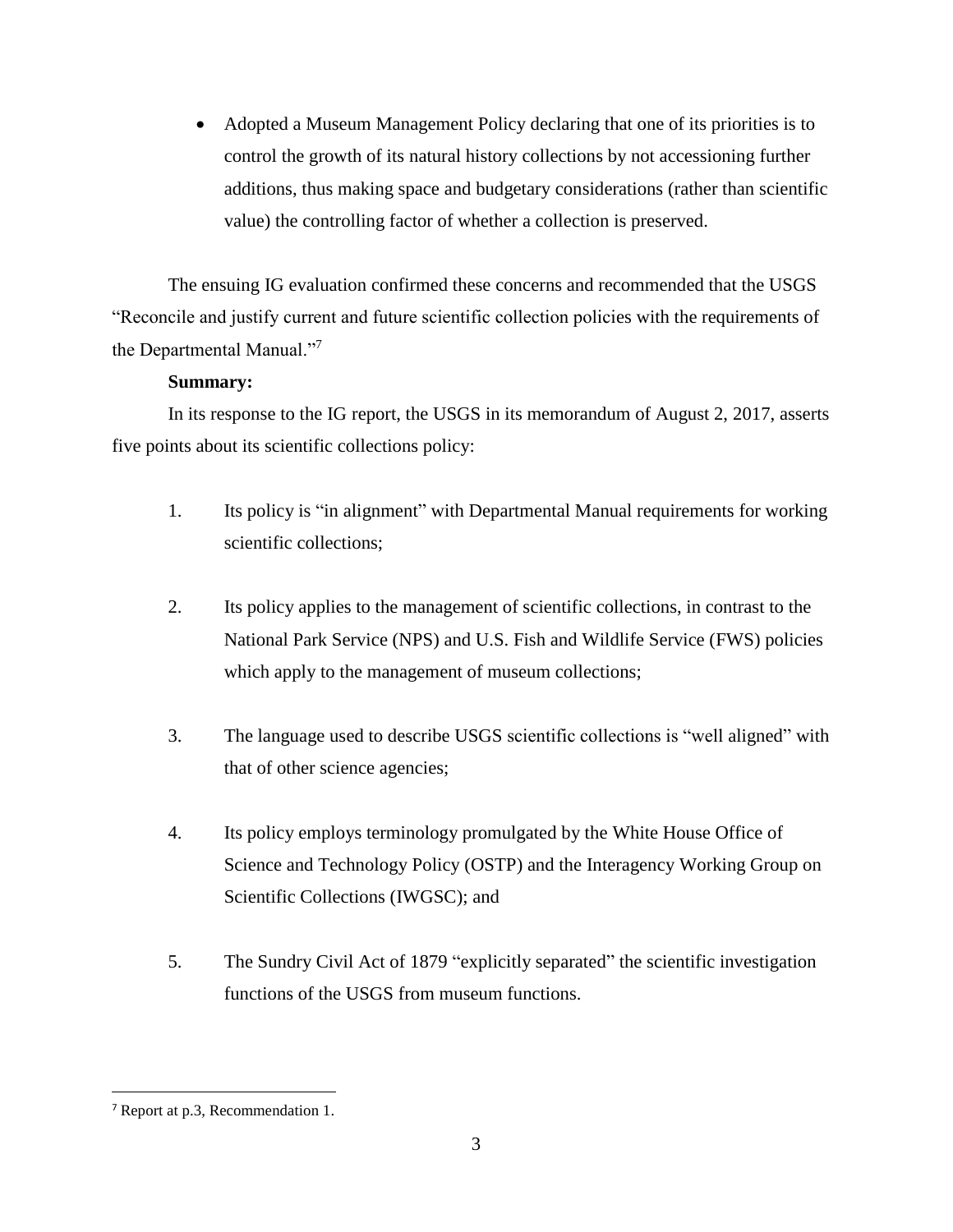As detailed in the next section, all of these statements from USGS are inaccurate, incomplete, misleading, and duplicitous. They each violate the DQA mandate that agencies ensure the "quality," "integrity," and "objectivity" of data in public policy.

### **I. CHALLENGED INFORMATION DOES NOT COMPLY WITH THE INFORMATION QUALITY GUIDELINES**

Taking each of five USGS memorandum points in order:

## *Statement 1: USGS policy "is in alignment with the Departmental Manual requirements for working scientific collections."*

The USGS policy is not in alignment with Departmental Manual requirements for working collections for two reasons:

#### **1) USGS Biological Collections Are Not Working Collections**

DOI Museum Property Directive 1 defines both museum collections and working collections; yet, the bureau inappropriately categorizes the majority of its collections as working collections. For example, the USGS considers all fossil and biological collections as working collections, a term that denotes that the collections are expendable and not intended for longterm preservation. As such, the agency has no obligation to preserve or manage them.

USGS Cultural (Historical) Resources Scope of Collection Statement (September 2014, p.9),<sup>8</sup> states that "the scientific collections of the USGS are exclusively working collections" and that "Most scientific collections generated by the Bureau's scientific disciplines are consumed in analysis, or are reference and working collections used for ongoing research."

While pallets of rocks might be consumed during analyses, this is generally not true for collections of fossils, frozen tissues, plants, and animals – objects that are considered as longterm scientific assets by the professional museum community. Biological specimens that have basic associated data are considered voucher specimens and serve as the only reliable means of corroborating the identity of a species for which data are accumulated during a study and reported in documents resulting from that study.<sup>9</sup>

<sup>&</sup>lt;sup>8</sup> [https://www.peer.org/assets/docs/usgs/6\\_4\\_15\\_USGS\\_Museum\\_Property\\_Management\\_Plan.pdf](https://www.peer.org/assets/docs/usgs/6_4_15_USGS_Museum_Property_Management_Plan.pdf)

<sup>9</sup> USGS PWRC Fact Sheet 2002-19.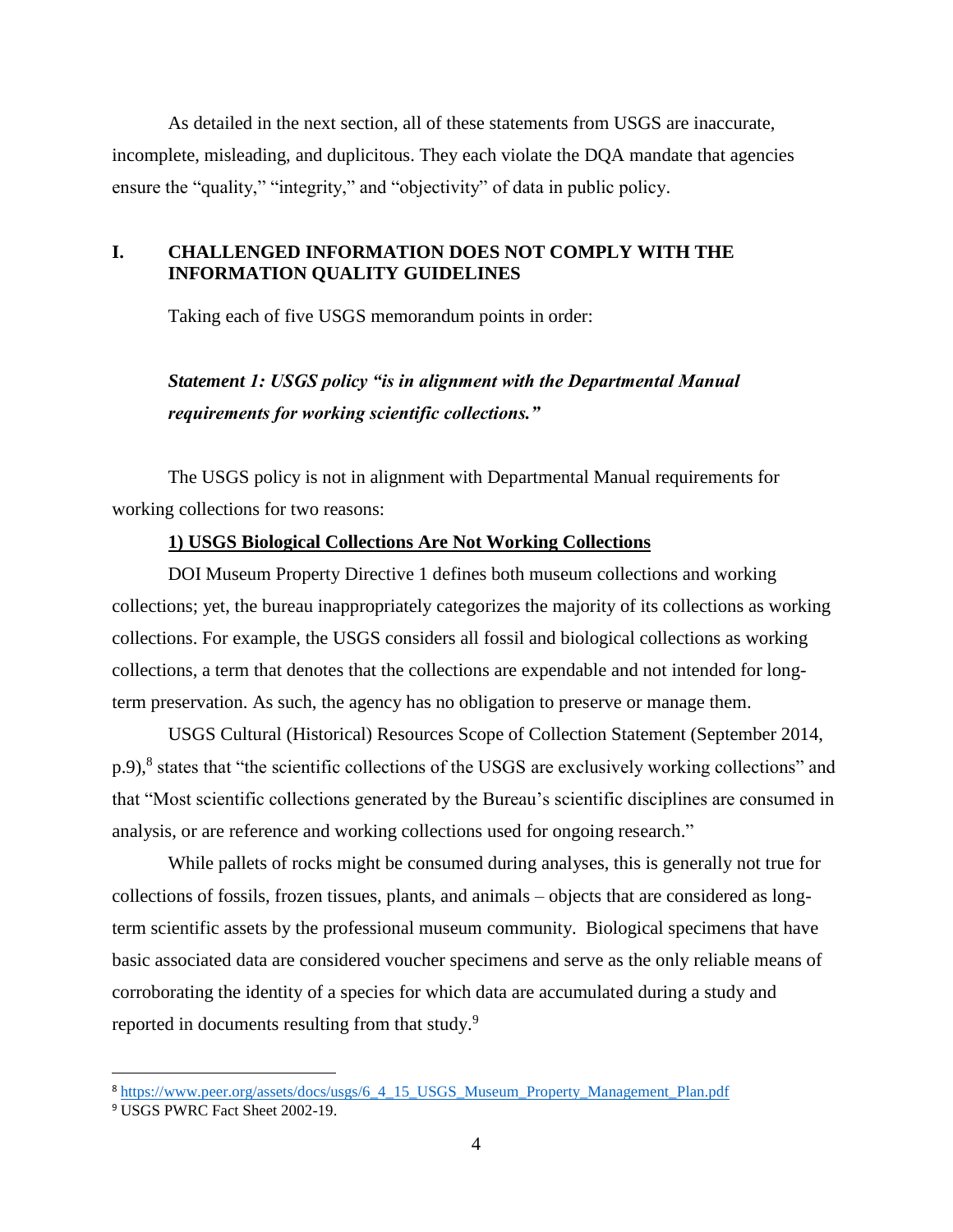Preserved specimens also provide data points for monitoring species health, distribution, and phenotypes through time and allow scientists to re-examine and confirm earlier findings. New analytical techniques such as stable isotope analyses, massive parallel sequencing, and CTscan tomography can be applied to existing collections to reveal more about Earth's biodiversity and in ways that the original collector never imagined. As such, the collections become more valuable with time, but only if they are retained for long-term preservation.

The IG never looked carefully at what criteria the DOI uses to identify museum collections, nor requested that the USGS justify why their collections are working collections and not museum collections. Nor can USGS honestly claim that all of its so-called "working scientific collections" –

- Are or were NOT "identified by a bureau/office or unit mission";
- NOT "collected during research, resources management, or exploration";
- NOT "collected from Federal land";
- NOT "associated with a significant event, person, or resource";
- NOT "rare or unique"; and/or
- NOT "significant due to age."

 $\overline{a}$ 

Consequently, it is inaccurate and misleading for USGS to claim to the IG that its biological collections are largely working collections.

### **2) USGS Lacks a Required Policy Governing Working Collections**

DOI Museum Property Directive # 1 (March 14, 2013), Section 1.7, defines "Working Collections" and states that Bureaus/offices that administer working collections must have policy to address consumption or disposal and to reevaluate to determine if some objects are in fact museum collections.<sup>10</sup> The USGS, however, has no policy for working collections and has never reevaluated and re-categorized any working collections as a museum collection.

Additionally, the term "working scientific collections" is a USGS construct<sup>11</sup> and is not used by Federal entities such as OSTP and IWGSC. The quote used by the USGS in the first

<sup>10</sup> [https://www.doi.gov/sites/doi.gov/files/migrated/museum/policy/upload/Dir-1-Introduction-Managing-Museum-](https://www.doi.gov/sites/doi.gov/files/migrated/museum/policy/upload/Dir-1-Introduction-Managing-Museum-Collections.pdf)[Collections.pdf](https://www.doi.gov/sites/doi.gov/files/migrated/museum/policy/upload/Dir-1-Introduction-Managing-Museum-Collections.pdf)

<sup>11</sup> USGS Collections Management Glossary of Terms ("last modified on June 28, 2017") <https://my.usgs.gov/confluence/display/Collections/10.+USGS+Collections+Management+Glossary+of+Terms>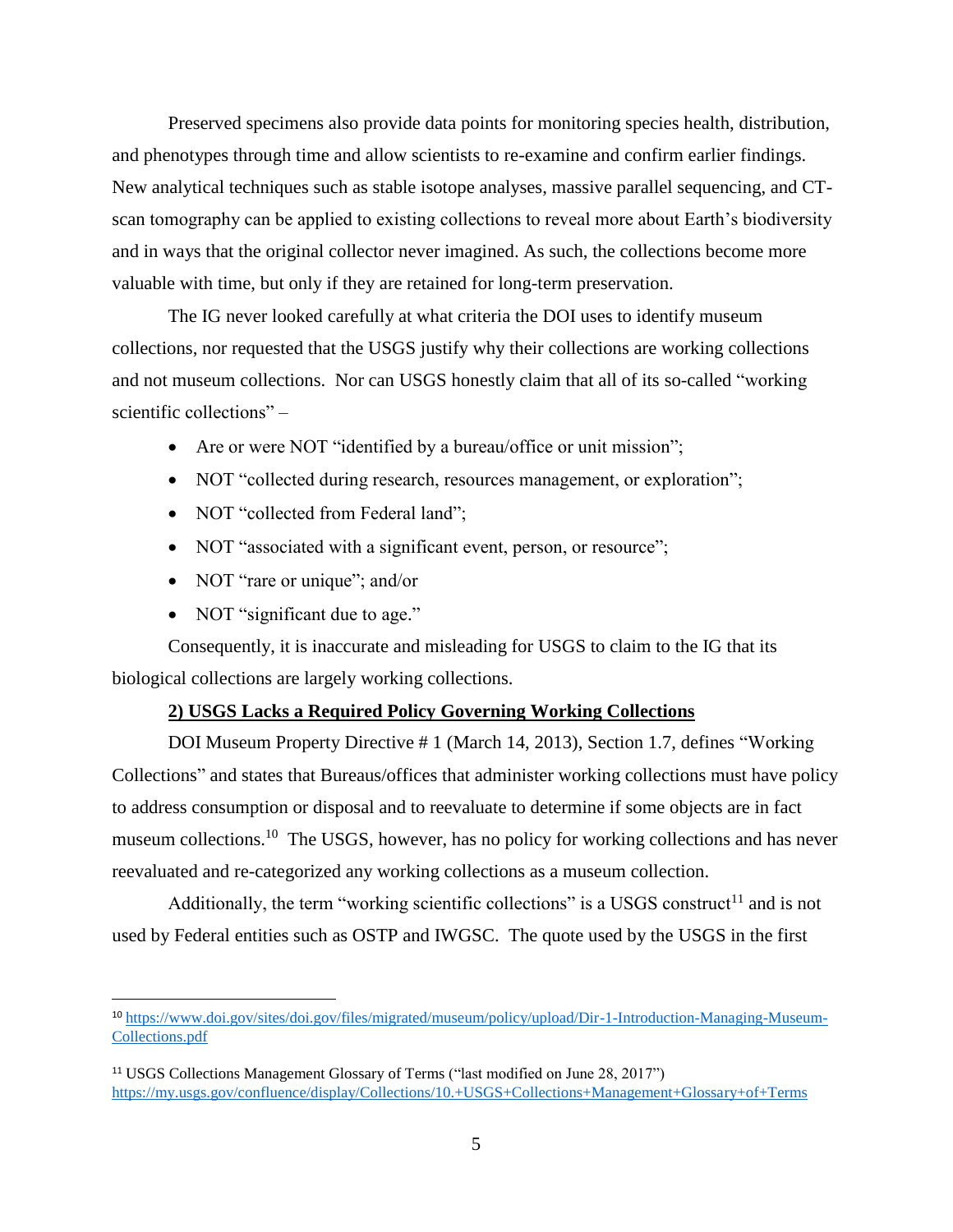sentence of its response that includes the term "working scientific collection" appears to have come from the 1990 DOI Museum Property Handbook glossary under the definition for "nonmuseum property" (which the USGS incorrectly credited to the DOI Museum Property Directives, DM Part 411, Chapter 3, Section 1b).<sup>12</sup>

Moreover, the term "working scientific collection" is obsolete and was revised by DOI more 10 years ago<sup>13</sup>. Thus, the USGS presented to the IG an incorrect citation for an improper term.

Further, the USGS is taking contradictory and absurd positions by, on one hand, continuing to apply the improper term "working scientific collection" in the glossary on its collections website while, on the other hand and at the same time, declaring that those disposable collections are important due to their scientific value to researchers world-wide.<sup>14</sup>

# *Statement 2: USGS policy "applies to the management of scientific collections, in contrast to the NPS and FWS policies which apply to the management of museum collections."*

As a bureau of the Department of the Interior, the USGS has a duty to follow the DOI policies over the policies of other groups.

The term "scientific collections" is used by the IWGSC to describe physical objects that are preserved, catalogued, and managed by Federal agencies for research and other purposes, and that are acquired for scientific study. IWGSC further divides the objects into project/working collections and institutional collections, a major difference being that institutional collections are typically under long-term care.

As noted by the IG in its report, DOI bureaus "manage a variety of historic, biologic, and geologic objects that all fall under the umbrella of scientific collections".<sup>15</sup> DOI further divides them into working collections (comparable to project/working collections) and museum collections (comparable to institutional collections), a major difference being that museum collections are subject to long-term preservation and management.

<sup>12</sup> <https://www.doi.gov/sites/doi.gov/files/migrated/museum/policy/upload/mphi-3.pdf>

<sup>&</sup>lt;sup>13</sup> CITATION

<sup>14</sup> [https://my.usgs.gov/confluence/display/Collections/1.+Collections+Management.](https://my.usgs.gov/confluence/display/Collections/1.+Collections+Management) And see, generally, <https://my.usgs.gov/confluence/display/Collections/USGS+Collections+Home>

<sup>15</sup> IG Report at p.1 ("Background").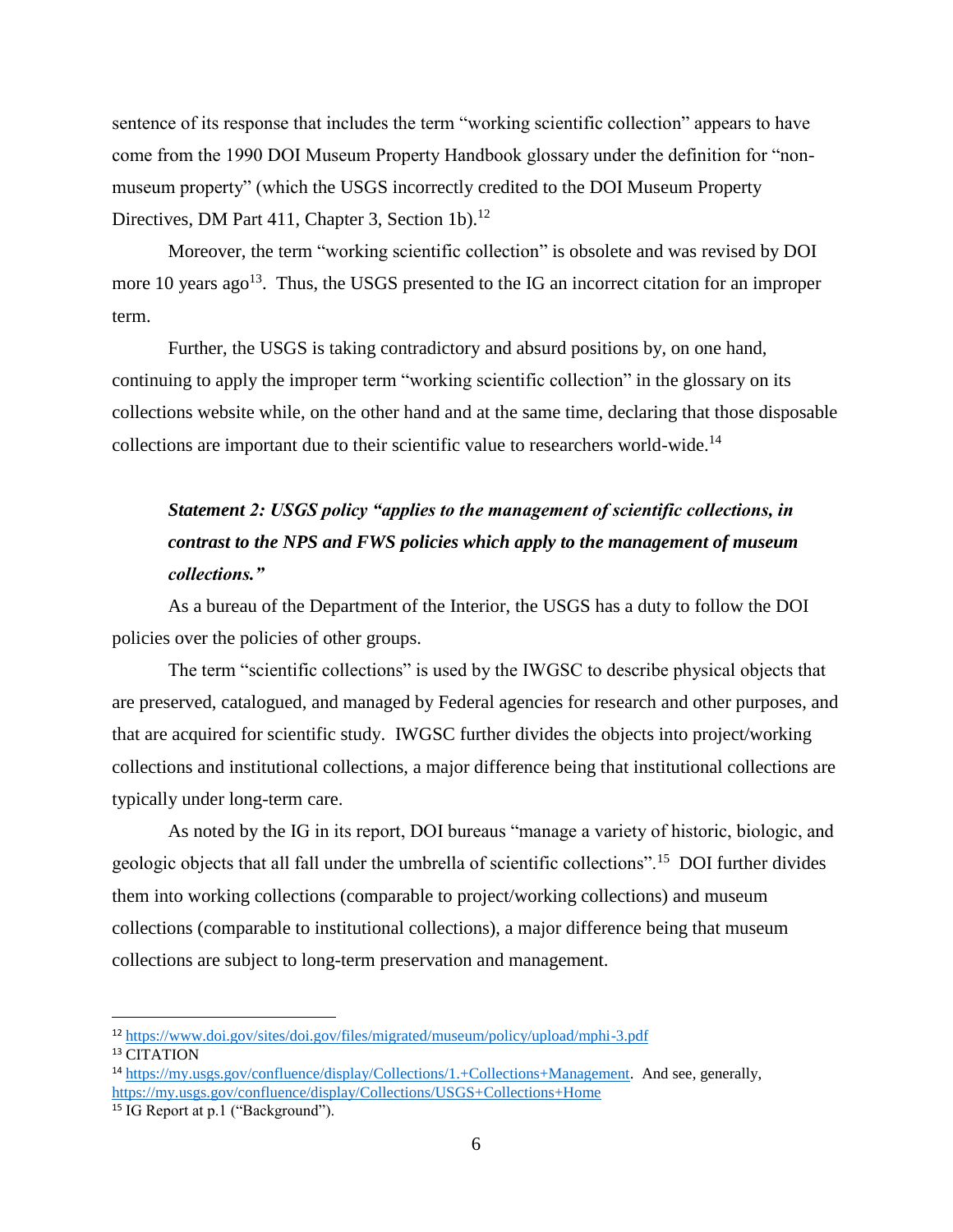By stating that their collections are scientific collections in contrast to "the NPS and FWS policies which apply to the management of museum collections,"<sup>16</sup> the USGS is being disingenuous and misleading. Furthermore, USGS is inappropriately shunning DOI policy and terminology without any coherent explanation or justification, let alone authorization.

## *Statement 3: "The language used to describe USGS scientific collections is well aligned with that of other science agencies".*

Whether or not "the language" used to describe USGS scientific collections is well aligned with that of other science agencies, as noted above, the USGS is a bureau of the Department of the Interior and is obliged to follow the DOI policies rather than the policies of other groups, including non-DOI bureaus and interagency working groups. Where terminology is inconsistent among these groups, bureau officials should objectively interpret the intent of the word using standard professional common sense, something that USGS does not do when utilizing the terms "museum collections" and "scientific collections."

In addition, contrary to its claim of consistency with other agencies, the USGS is in fact an outlier. DOI bureaus manage collections of fossils and biological specimens as museum property.<sup>17</sup> Yet, USGS alone insists that those are working collections and does not reevaluate and recognize them as museum collections.

Consequently, the USGS statement to the IG is inaccurate and misleading.

# *Statement 4: USGS policy "employs terminology promulgated by the White House Office of Science and Technology Policy (OSTP) and the National Science and Technology Council Interagency Working Group for Scientific Collections IWGSC)".*

The USGS prefers to align its policy with non-DOI entities rather than DOI but, as noted above, the agency has a foremost duty to follow the policy of its parent organization, the Department of Interior.

<sup>16</sup> USGS August 2, 2017 Werkheiser Memorandum to IG, at p.1.

<sup>17</sup> See DOI Museum Program Annual Reports at<https://www.doi.gov/museum/annual-reports> .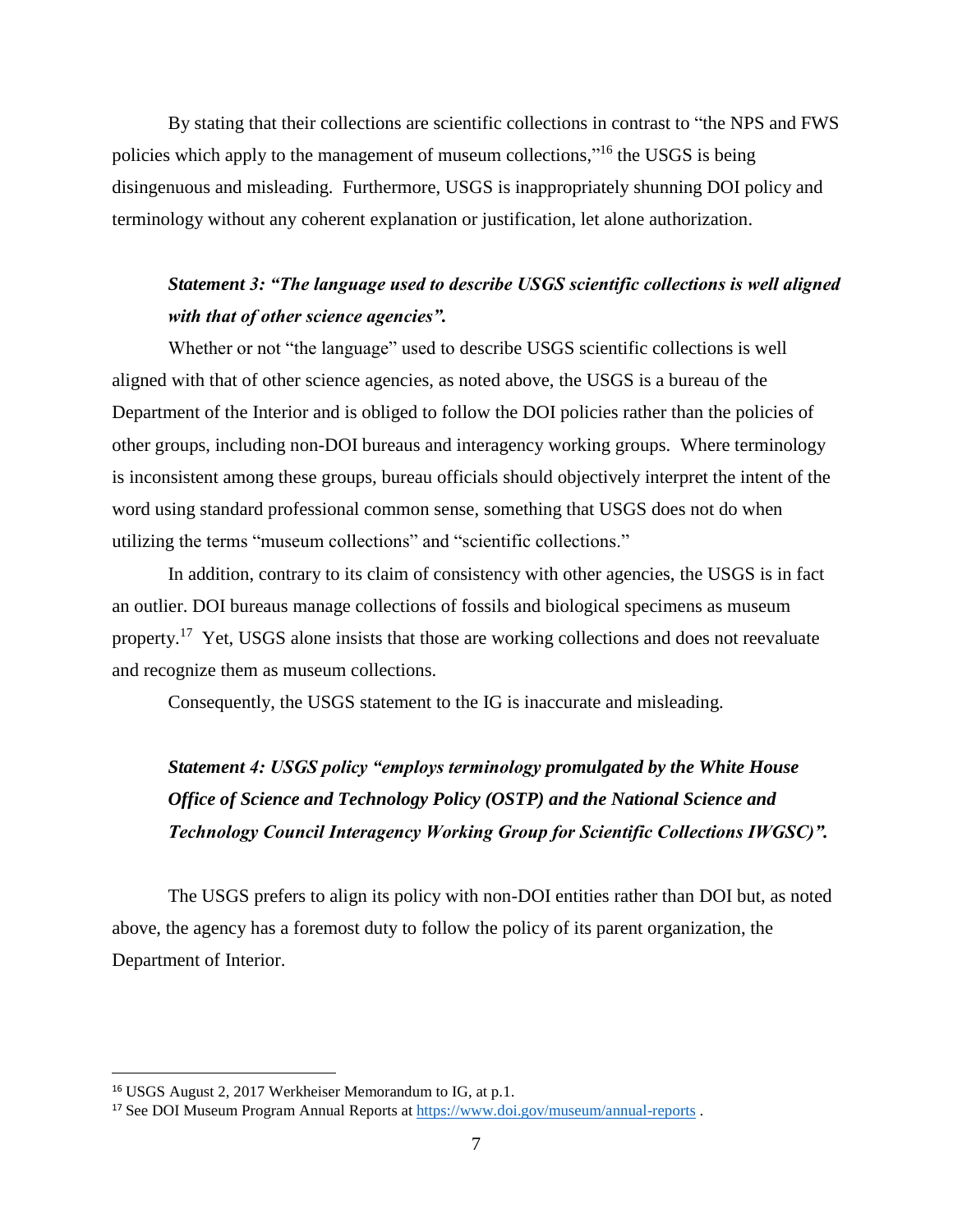To the extent that it is appropriate that the USGS acknowledges the OSTP and IWGSC, it omits the following pertinent points which provide perspective and place the USGS bad practices in proper context:

- Since 2010, OSTP has directed federal agencies with responsibility for scientific collections to have policy for those collections; $^{18}$
- The October 6, 2010 Memorandum from OSTP directed federal agencies to budget for collections, develop best practices, and make collections more accessible;<sup>19</sup> and
- A March 20, 2014 Memorandum from OSTP directed Federal agencies to develop a draft scientific-collections management and access policy within six months.<sup>20</sup>

The USGS has not complied with any of these long-standing directives. Nor could USGS supply the IG with any information about its actions to implement these orders. Thus, USGS' claim that it "employs terminology from OSTP" is deceptive because it implies that the agency follows OSTP directives couched in that terminology. The USGS claim of fealty to terminology is specious if that claim is divorced from any tangible actions supporting that claim.

## *Statement 5: "By the Sundry Civil Act of 1879 Congress explicitly separated the scientific investigation functions" of the USGS "from museum functions".*

The USGS cites adherence to the Sundry Civil Act of 1879<sup>21</sup> that named the National Museum (subsequently, the National Museum of Natural History (NMNH)) in 1879, as the repository for natural history materials collected by **all branches of the US government** (emphasis added). The USGS assertion falsely suggests there is no room for other legal mandates or federal authorities to supersede the Act.

<sup>&</sup>lt;sup>18</sup> Memorandum To The Heads Of Executive Departments And Agencies, John P. Holdren, Assistant to the President for Science and Technology, and Director of Science and Technology Policy (The White House, October 6, 2010) [https://obamawhitehouse.archives.gov/sites/default/files/microsites/ostp/ostp-2010-scientific](https://obamawhitehouse.archives.gov/sites/default/files/microsites/ostp/ostp-2010-scientific-collections.pdf)[collections.pdf](https://obamawhitehouse.archives.gov/sites/default/files/microsites/ostp/ostp-2010-scientific-collections.pdf) .

<sup>19</sup> Ibid.

<sup>20</sup> [https://usfsc.nal.usda.gov/sites/usfsc.nal.usda.gov/files/OSTP\\_MEMO\\_Scientific\\_Collxns\\_FINAL\\_2014\\_03\(1\).pdf](https://usfsc.nal.usda.gov/sites/usfsc.nal.usda.gov/files/OSTP_MEMO_Scientific_Collxns_FINAL_2014_03(1).pdf)

<sup>21</sup> 20 U.S.C. § 59 (Mar. 3, 1879, ch. 182, § 1, 20 Stat. 394 1965 Reorg. Plan No. 2, eff. July 13, 1965, 30 FR 8819, 79 Stat. 1318; 1970 Reorg. Plan No. 4, eff. Oct. 3, 1970, 35 FR 15627, 84 Stat. 2090; Pub. L. 102-154, Title I, Nov. 13, 1991, 105 Stat. 1000. See 20 Stat. 394 at [https://www.loc.gov/law/help/statutes-at-large/45th-congress/session-](https://www.loc.gov/law/help/statutes-at-large/45th-congress/session-3/c45s3ch182.pdf)[3/c45s3ch182.pdf](https://www.loc.gov/law/help/statutes-at-large/45th-congress/session-3/c45s3ch182.pdf).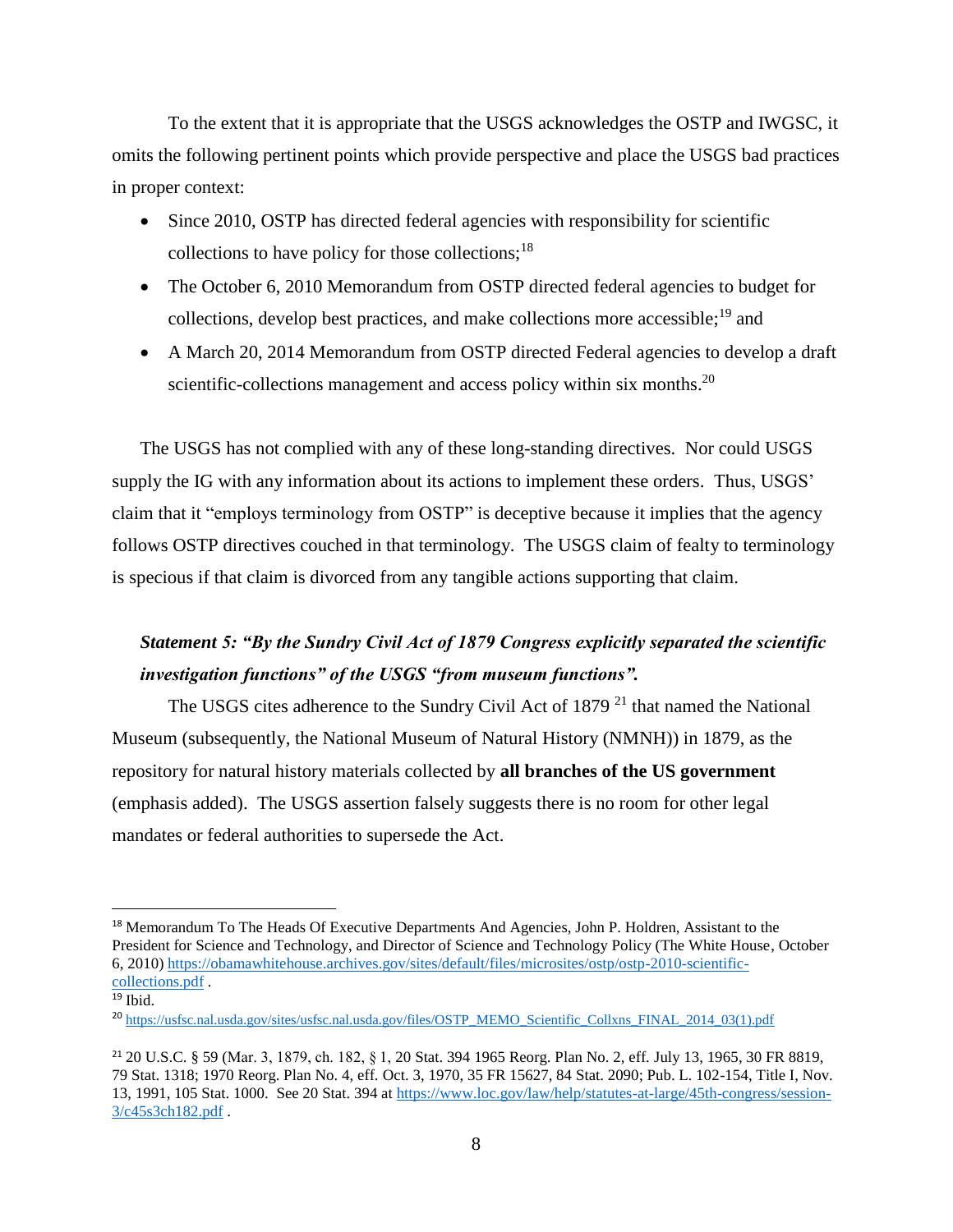The USGS reliance upon the  $19<sup>th</sup>$  century law is misplaced. NMNH no longer has room to unconditionally accept specimens from federal agencies and in practice either denies requests, establishes agreements to negotiate mutual responsibilities related to space and collections, or the agency makes its own arrangements with museums and repositories. Moreover, there is more recent legislation such as the Archaeological Resources Protection  $Act^{22}$  and the Paleontological Resources Preservation  $Act^{23}$  (PRPA) that have superseded the Civil Sundry Act, and which require all land-managing DOI bureaus to preserve the collections that come from their land.

Further, in the case of USGS, the Sundry Civil Act has been reinterpreted as the NMNH's "right of first refusal" but any memorandums between the two entities have applied only to geologic specimens. In addition, any USGS claims to adherence to the Sundry Civil Act are simply false because the agency has no written documentation for any subsequent agreements with the NMNH regarding collections, or for any transactions, such as refusals by the NMNH to accept all or part of a USGS collection.

With respect to biological specimens, since 1996 – when the former National Biological Survey was consolidated with the USGS, adding biologists and biological collections – the USGS has never addressed issues with biological specimens, leaving scientists at a loss with what to do with the collections they compile. In the 20+ years since 1996, the USGS has never even conducted an inventory of the bureau's biological collections, causing these research assets to be inaccessible to other researchers, the public – and even to some significant extent, inaccessible to the USGS itself. As a consequence, any published vouchers cannot be retrieved to review or repeat a scientific study.

Directly because the USGS had never developed any guidelines for preserving biological specimens, these collections are neglected and at constant risk of destruction by being stored in improper, suboptimal conditions, and/or being disbursed. Turning over collections and stewardship responsibilities to the NMNH might have made sense in 1879 when the "National Museum" was nascent and singular, but is horribly anachronistic as a stewardship mechanism in this modern age when there are vast scientific collections throughout the many agencies of the federal government.

<sup>22</sup> Pub. L. 96-95, Oct. 31, 1979, 93 Stat. 721 (16 U.S.C. § 470aa, et seq.).

<sup>&</sup>lt;sup>23</sup> Omnibus Public Land Management Act, Title VI, Subtitle D, Pub. L. 111-11, March 30, 2009, 123 Stat. 1172 (16 U.S.C. § 470aa to aaa-11).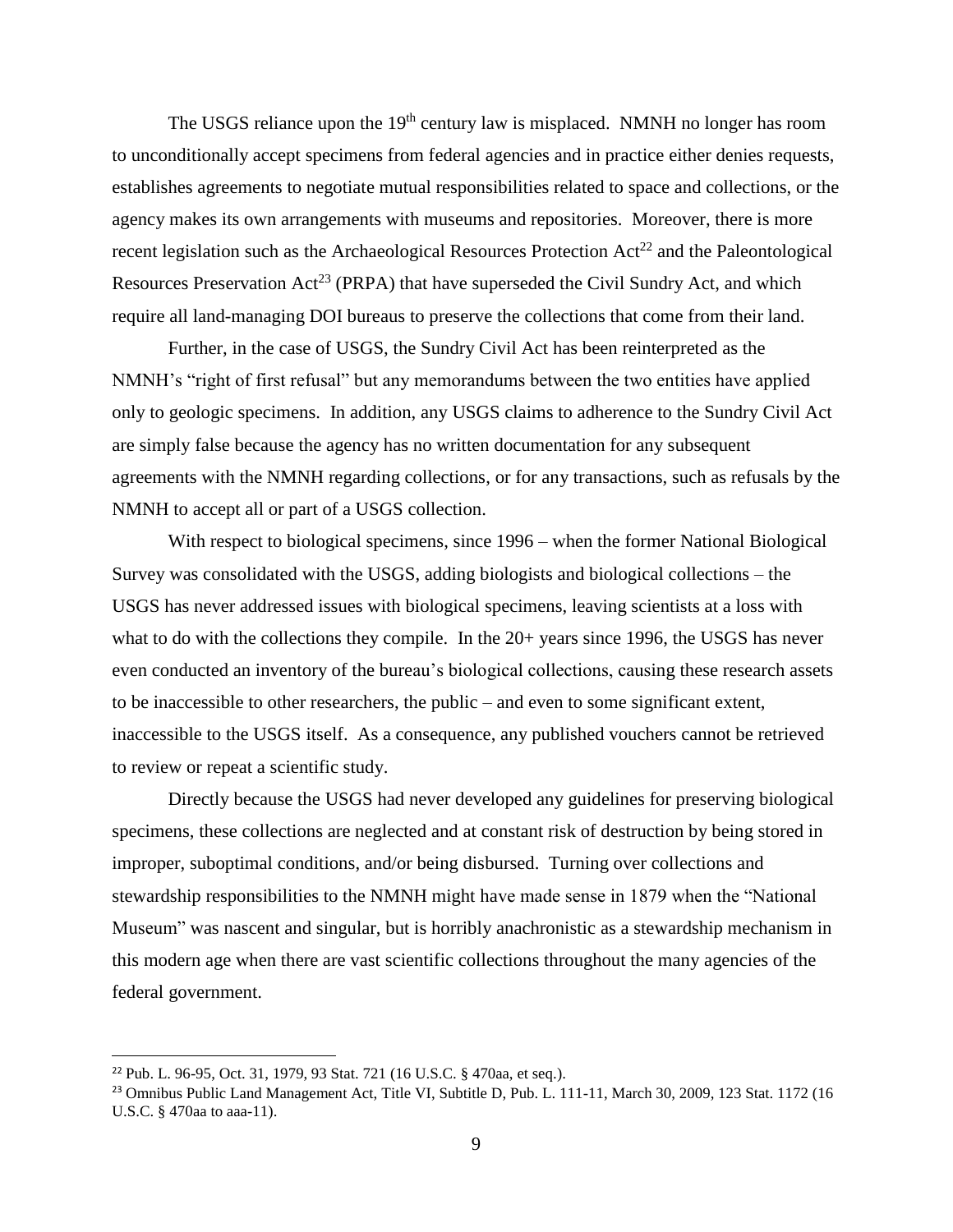Just as provisions in federal legislation related to  $19<sup>th</sup>$  century grazing, mining, and natural resources laws became outdated and were subsequently amended to reflect the current environment and changing values, the USGS can no longer hide behind a superceded 1879 law to evade its 21st century scientific stewardship responsibilities for the United States of America's important scientific collections.

#### **II. PEER IS AFFECTED BY THE INFORMATION ERRORS**

PEER is a non-profit organization chartered in the District of Columbia with the mission to hold government agencies accountable for enforcing environmental laws, maintaining scientific integrity, and upholding professional ethics in the workplace. PEER is an "affected person" in that PEER is a watchdog organization whose members are negatively affected by official statements that violate quality standards.

In addition as noted above, PEER filed the request with the  $IG<sup>24</sup>$  that triggered its evaluation report to which the USGS responded.<sup>25</sup> The IG evaluation confirmed the substance of our complaint. The USGS response sought to diminish the concerns we raised. Furthermore, USGS has attempted to deflect the IG and to escape USGS' legal, scientific, and ethical responsibilities by throwing up a deceptive smoke screen of glib doubletalk and crude misdirection.

Our actions flowed from PEER members who are current and former USGS biologists and other specialists. Their underlying concern is that decades of important biological specimens are being wasted, destroyed, lost, or given away. As one such USGS biologist stated, "In general, these collections are disposed of through incineration once the project is completed."

Another expert added that:

"We have no dedicated space or personnel to maintain biological samples beyond their intended purpose. These samples, particularly those preserved in formalin or alcohol, then become a safety and environmental hazard as containers become old and seals begin to fail. We need a permanent central repository with staff and funding to maintain these collections."

<sup>24</sup> See Fn.6.

<sup>25</sup> [https://www.peer.org/assets/docs/usgs/12\\_22\\_15\\_IG\\_Ltr.pdf](https://www.peer.org/assets/docs/usgs/12_22_15_IG_Ltr.pdf)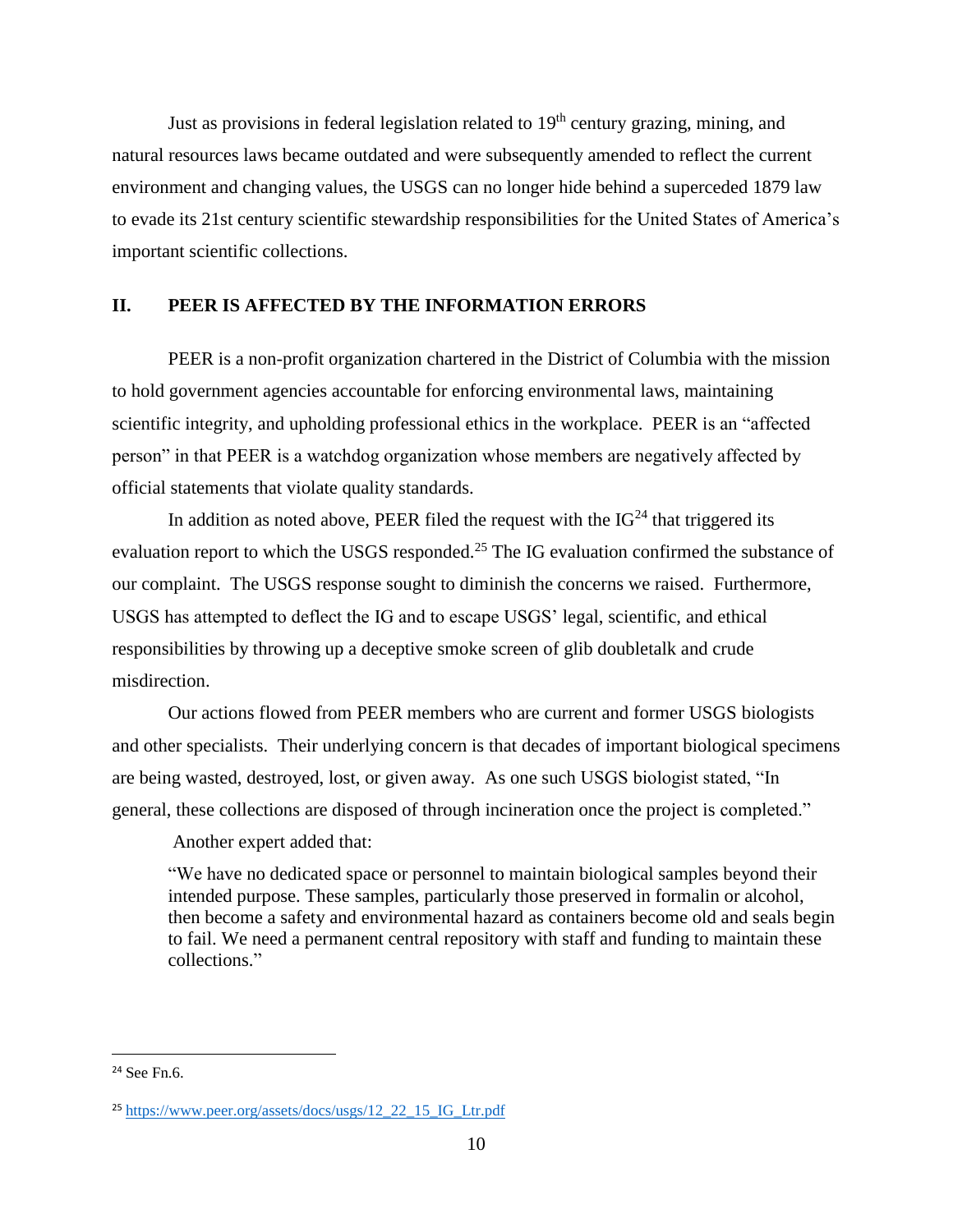A maxim of museum management says: "A collection that is not growing is dying." PEER's involvement stems from our desire to win a stay of execution for the vast biological heritage in the custody of the USGS.

### **III. RECOMMENDATIONS FOR CORRECTION OF THE INFORMATION CHALLENGED BY THIS COMPLAINT**

Accordingly, PEER respectfully requests the USGS take the following steps to comply with the Data Quality Act:

1. Rescind its response to the IG report and formally notify the Office of the IG of that action;

2. Work with the Office of the Assistant Secretary for Water and Science to develop a response to the IG report that is both accurate and comports with the requirements of the Data Quality Act; and

3. Submit this new response to the IG and request that it be included in an updated version of its evaluation report.

#### **Conclusion:**

In summary, the USGS continues to use misleading language and make unsupported statements and broad assertions in an attempt to justify the shortcomings and gaps in the discharge of its management duties and responsibilities for its scientific collections. The USGS has been inconsistent at best, and disingenuous at worst, in categorizing the kinds of collections it has. Rather than acknowledging that much of what they have are scientific collections that should be retained for long-term preservation and management, the bureau's stubborn insistence in calling them "working scientific collections" serves only to deny USGS' long-term stewardship responsibility and accountability under DM 411 requirements. To comply with the Data Quality Act, those mischaracterizations and bad practices by the USGS must be corrected.

Submitted by,

My Run

Primary Contact: